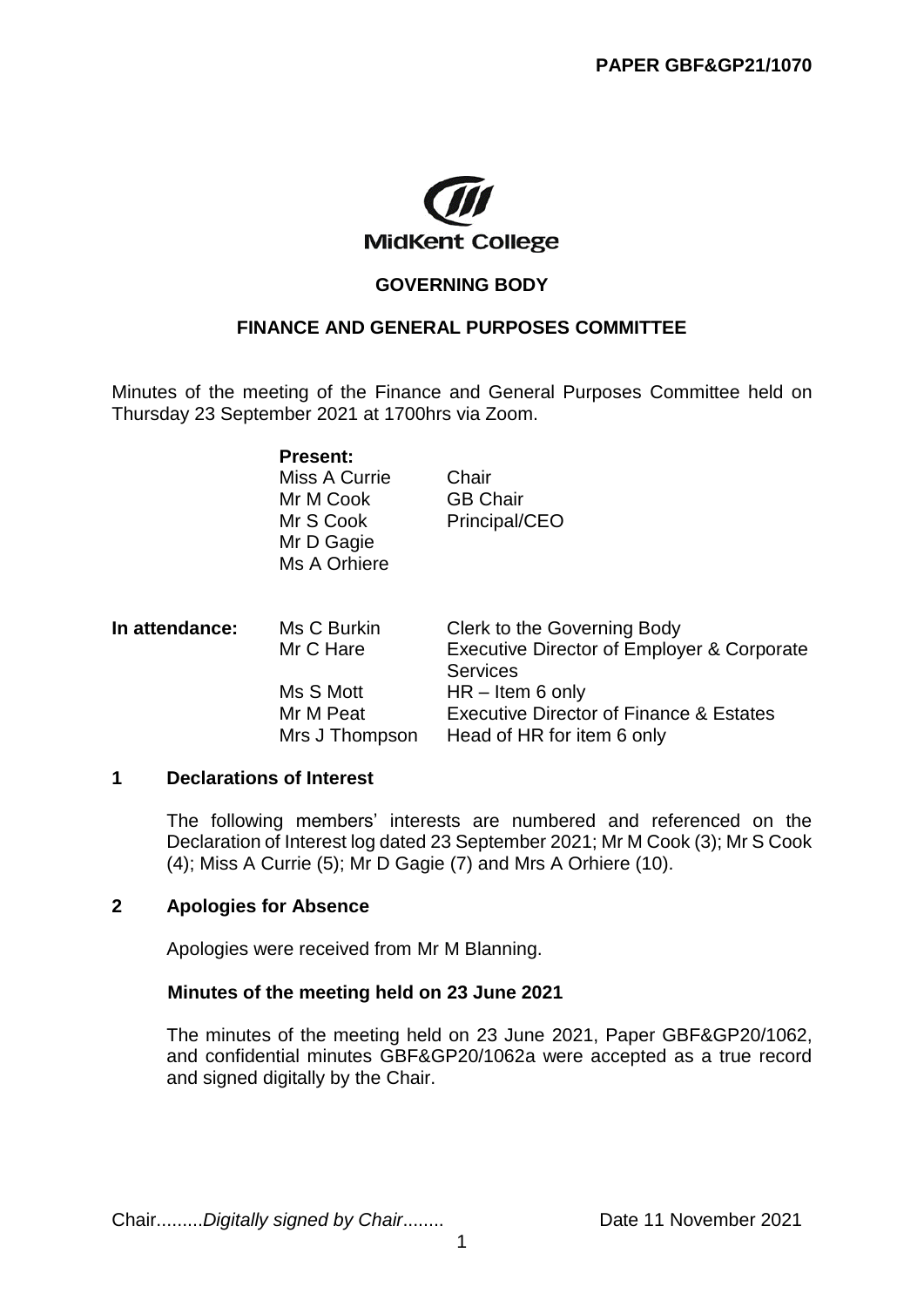## **3 Matters Arising and Outstanding Matters Report**

There were no matters arising.

Members discussed Paper GBF&GP21/1063, the Outstanding Matters Report.

- No 1. Estates MLPs the Estates Strategy will be presented at the next meeting and will act as a guide to the MLPs. **Ongoing**.
- No 2. Carbon footbridge External Company have been engaged and actions are being taken. **Complete.**

Charter to be signed by the College. **Complete.**

- No 3. Estates Strategy to be presented at the next meeting. **Ongoing**.
- No 4. HR Update career progression is included in item 6. Complete.
- No 5. Management Accounts April 2021 narrative to be linked to strategic plan. **Ongoing**.
- No 6. Proposed Group Budget 2021/22 approved at Governing Body. **Complete**.
- No 7. Annual Review of Committee Terms of Reference approved at Governing Body. **Complete**.
- No 8. Committee SAR/IP approved at Governing Body. **Complete**.

S Cook informed members that he will be presenting the Investment Strategy at the next meeting. The presentation will include possible capex; links to the Estates Strategy; long term investments for the Group and links to the College Strategic Plan. Members looked forward to the debate at Committee to establish the principles for further discussion at Governing Body in December. **Action: S Cook**

#### **4 HR Annual Report 2020/21- GBF&GP21/1064**

Julia Thompson and Sarah Mott joined the meeting to present the following papers. The Annual Report summarised the developments in the College's workforce during the academic year ending July 2021. This included the latest data MLPs which highlighted:

- Sickness rates had improved possibly due to more staff working at home during the pandemic.
- Aspiring Mangers development member found this encouraging and an opportunity to 'grow your own'.
- Staff turnover had also improved during this period but new staff turnover was higher possible due to Covid and the anxiety of coming back into College environment. Therefore, extra support and training is being offered. Members discussed the impact of the difficulties in recruiting and retaining staff in the trades and encouraged the College to explore all options in this area including pay. Members recognised the nationwide skills shortage. Members asked for further details on progress with staff recruitment and turnover at the next meeting with a possible brain storm to assist the College in this difficult area.

**Action: J Thompson/Committee**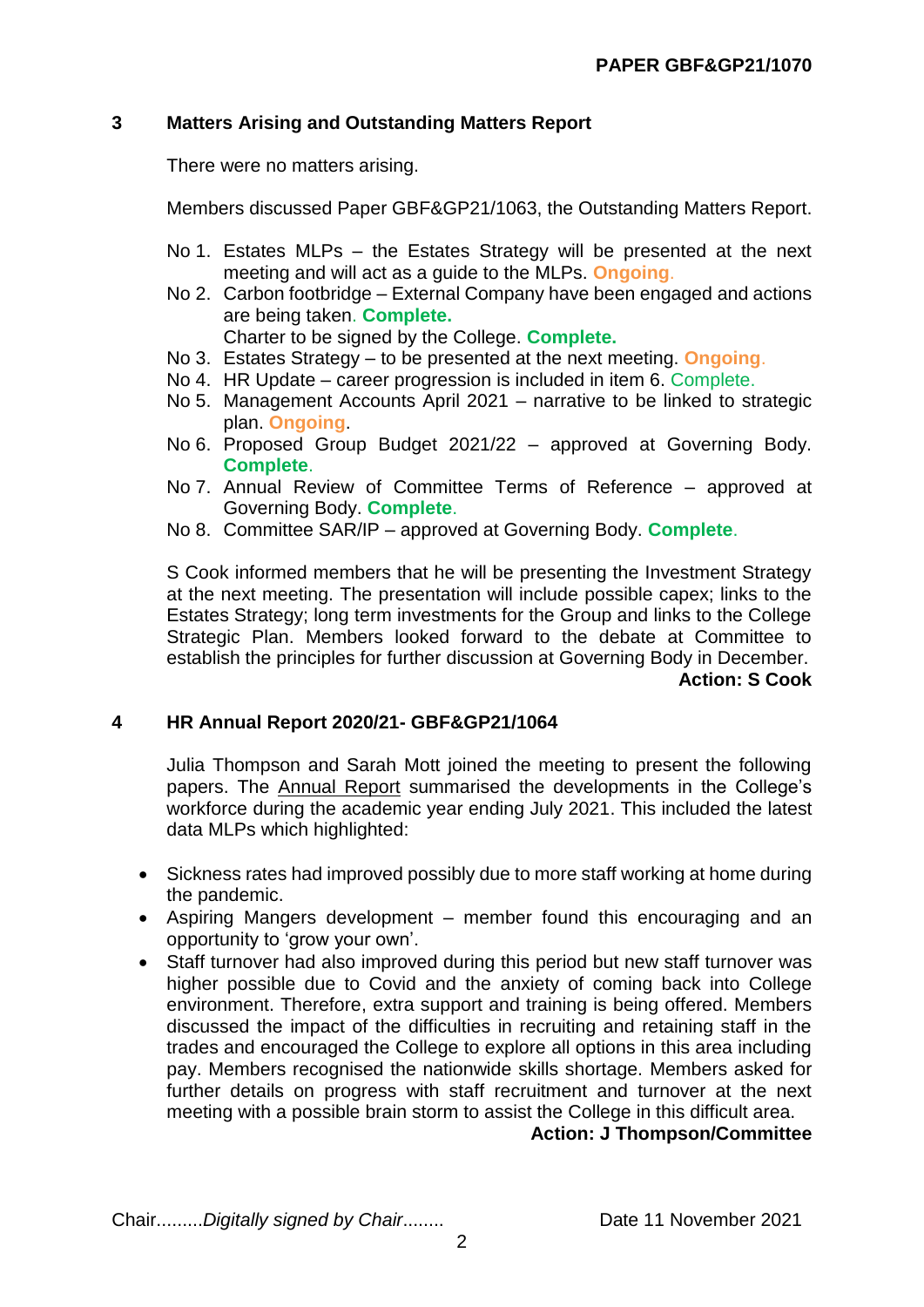J Thompson informed the Committee that future HR updates would focus on themes to give more in-depth detail alongside the usual MLPs for data. Themes were agreed:

- 1. Wellbeing November 2021
- 2. Recruitment March 2022
- 3. Learning & Development (L&D) May 2022
- 4. Exit Interviews June 2022

Gender Pay Report 2021 – reported the following:

- Mean Pay gap has been reduced by 1.67%
- Median Pay gap has been reduced by 3.94%
- Increased number of male staff in the lower quartile has been maintained.
- 1% increase in female staff in the upper quartile
- Voluntary inclusion of ethnicity & disability pay gap information

Members noted the College is working to further reduce and gaps with positive effect.

Equal Pay Audit 2021 – reported the following:

- Report indicated that progress is being made to reduce any significant gaps in pay by the review of pay scales.
- No significant risks at present in respect of either gender, disability or ethnicity.

Members noted the positive impact around ethnicity data but recognised less impact with disability as not all disabilities are declared. The College is planning a review of the pay grade system for support staff. It was reported that flexible working is encouraged during an open and transparent recruitment process. Members were assured that all necessary actions are being taken to improve the outcomes of the Gender and Pay audits but they would like further information possibly in the form of a Deep Dive.

### **Action: Noted**

Governors thanked J Thompson and S Mott for the reports and attendance and *they left the meeting.*

### **5 Draft Management Accounts to the end of July 2021 - Paper GBF&GP21/1065(a).**

Martin Peat introduced paper GBF&GP21/1065, the MKC draft management accounts to the end of July 2021 and paper GBF&GP21/1065a, the MKCTS draft management accounts to the end of July 2021.

This item is minuted as confidential.

Members accepted the accounts and thanked M Peat.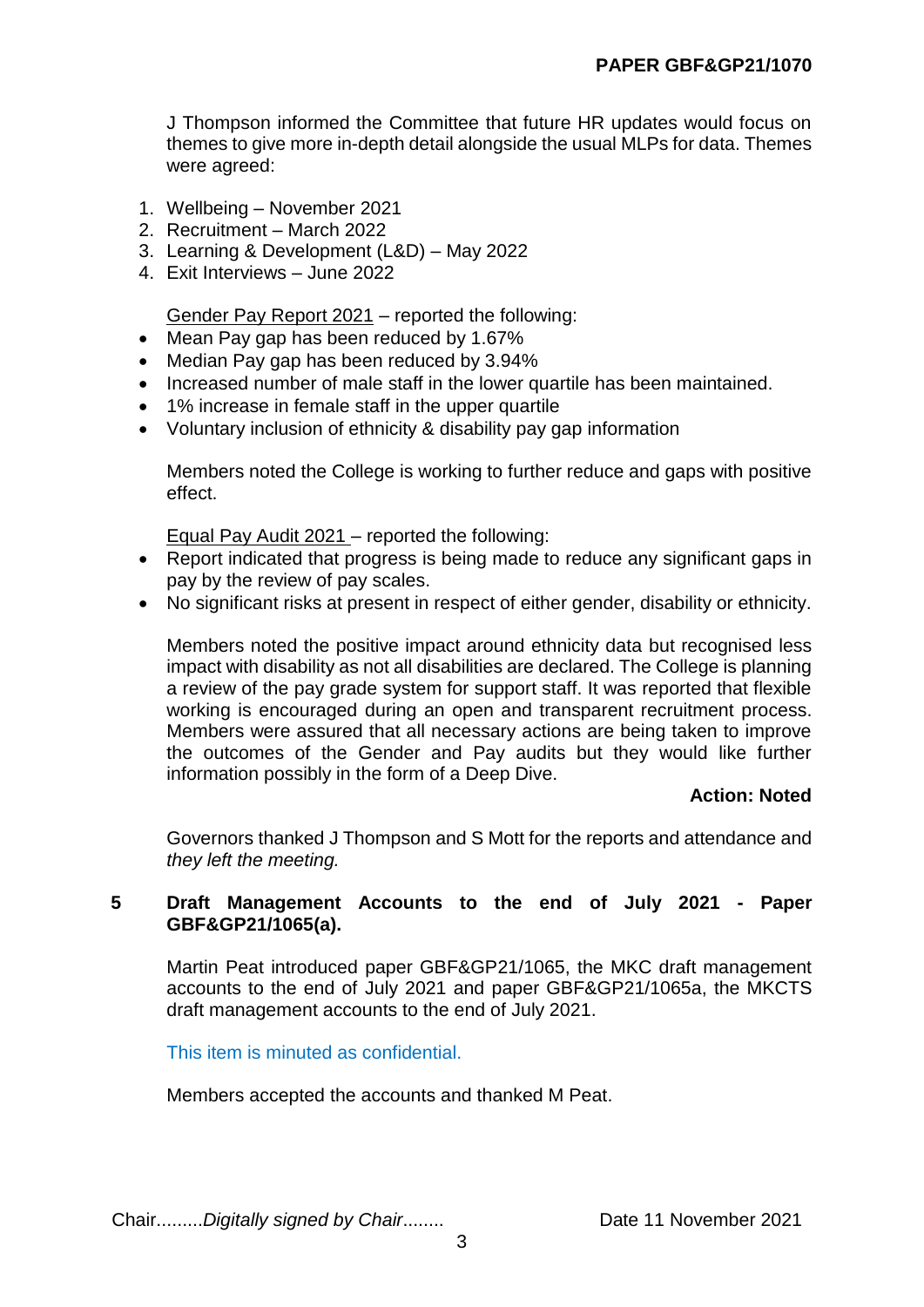### **7 Student Enrolment – Financial Impact – Paper GBF&GP21/1066**

This item was minuted as confidential.

Members noted the update.

## **8 Policies for Approval:**

**ICT Policy 2021/22** - After discussions with Chris Hare, it has been advised that due to the limited changes that are required annual to the ICT Policy, that this becomes a 2 year review window. Therefore the ICT Policy for 2020-21 was resubmitted for 2021-22 with no changes. Members **approved**.

**Relocation Policy 2021 -** The Policy has been circulated to members outside of Committee as the College was keen to ensure they had a clear policy on relocation in readiness for recent recruitment. The new policy included potential to offer a relocation package and also temporary accommodation in the form of a partly furnished flat the College has available. Its purpose is to ensure that costs are controlled and there is a clear understanding of expectations for both parties. Members ratified the **approval** of the Policy for **recommendation** the Governing Body.

**Action: Chair**

### **Update from Standing Items:-**

### **9 Estates & Facilities Update**

Martin Peat introduced paper GBF&GP21/1069 and members received updates on: Capital grant progress; works completed for the new academic year; Lower Lines Park; the Facilities Department; Catering; new facilities created; Estates Strategy to be presented at the next meeting and Health and Safety update.

Members thanked M Peat for the update.

### **10 Risk Register Review**

Martin Peat ensured members that the financial risks are covered in the risk register and are monitored regularly. The commentary to the accounts highlighted any areas of risk directly related to the forecast and potential impact on future funding.

# **11 Any Other Business**

Members discussed the Deep Dive topics for the year which can either be for further information or for training purposes:

- Investment Strategy presentation at Committee (SC)
- Estates Strategy
- Further understanding of HR items such as: